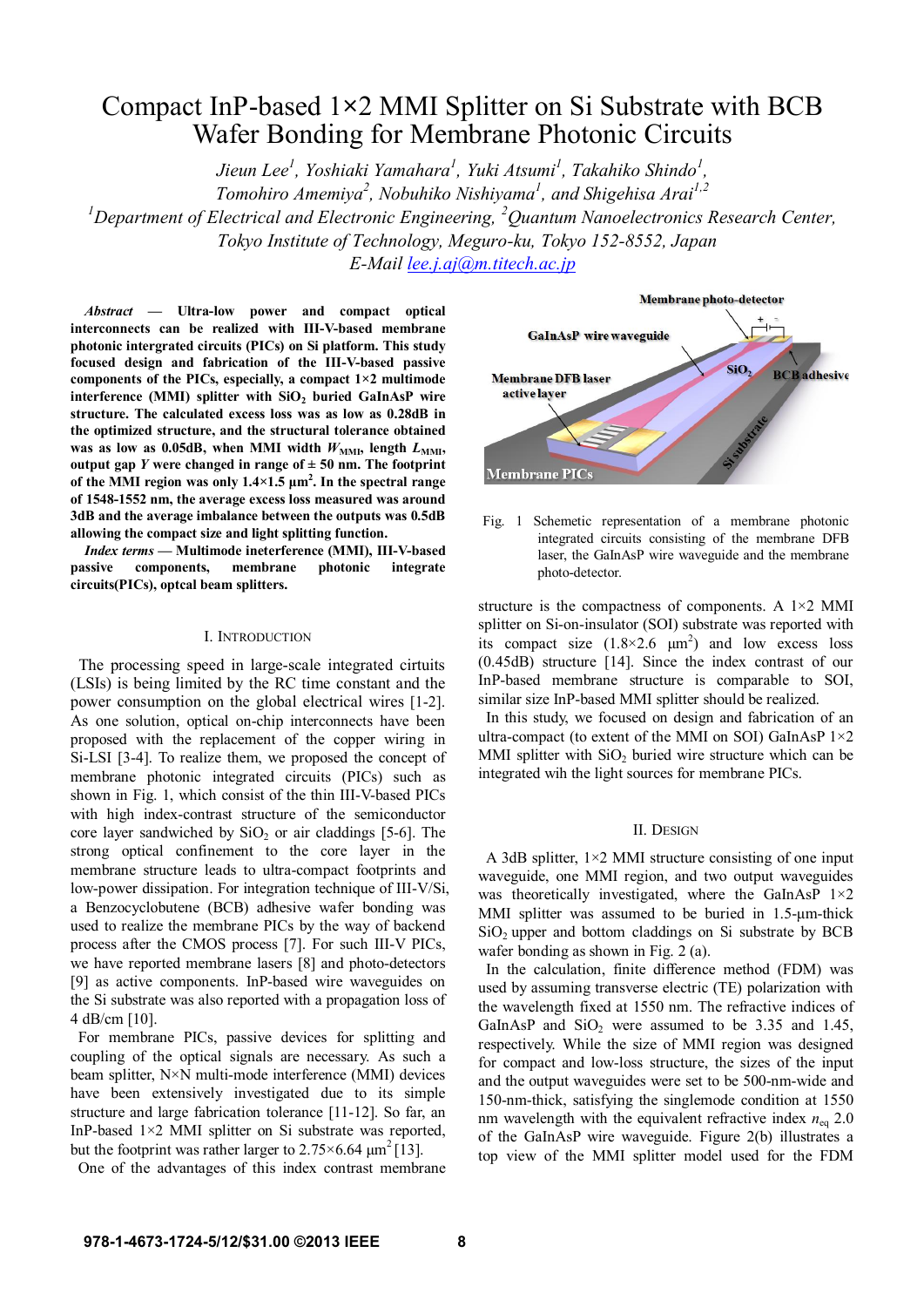

Fig. 2 (a) Schematic structure of the MMI splitter; (b) Top view of the FDM calculation model; (c) launched TE polarization optical intensity.



Fig. 3 Estimated structure tolerance by considering excess loss versus MMI width  $W_{MMI}$ , output ports gap *Y* and MMI length  $L_{\text{MMI}}$ .

simulation. The parameters of MMI region were set as MMI width  $W_{\text{MMI}}$ , length  $L_{\text{MMI}}$ , and the gap between output ports *Y*. The excess loss of 1×2 MMI was calculated from the ratio of total output power of both ports to the input power. By changing the above mentioned parameters,  $1\times2$  MMI structure for compact and low-loss property was investigated. The minimum excess loss of 0.28dB was obtained when the parameters were  $W_{\text{MMI}} = 1.41 \, \mu \text{m}$ ,  $L_{\text{MMI}}$  $= 1.54$  μm, and  $Y = 0.20$  μm. Figure 2(c) shows the calculated optical intensity with TE polarization, which was launched into the input GaInAsP wire waveguide of the MMI splitter with the optimized structure.

Considering fabrication error caused by process variations, the fabrication tolerance was also estimated by changing each parameter in the range of  $\pm$  50 nm (which can be regarded as the maximum deviation of our fabrication process by using an electron-beam-lithography followed by



Fig. 4 Schematics for fabrication process with GaInAsP membrane structure on Si substrate using BCB adhesive wafer bonding.

a dry etching) from the optimized structure. Figure 3 shows the excess loss as a function of the deviation from the optimum value of each parameter. As can be seen, the excess loss variation was only 0.05dB when the width was changed, and was 0.04dB when output ports gap was varied in the range of  $\pm$  50 nm. At the same time, the increased excess loss was as low as 0.01dB during MMI length was also changed in the range of  $\pm$  50 nm. The 1×2 MMI splitter size and the excess loss calculated are comparable to the value of the MMI splitter with Si wire waveguide on a SOI substrate, hence compact and low-loss optical elements could be fabricated even in the GaInAsP membrane circuits.

## III. FABRICATION

The device fabrication process was performed by the following steps as illustrated in Fig. 4, and comprised of two main steps; a BCB adhesive wafer bonding and a device structure fabrication.

For the BCB bonding process, organo-metallic vapor-phase epitaxy (OMVPE) was used to grow an initial GaInAsP/InP wafer which consists of a 150-nm-thick Ga<sub>0.21</sub>In<sub>0.79</sub>As<sub>0.46</sub>P<sub>0.54</sub> ( $\lambda_g = 1.22$  µm) core layer on top of two etch-stop layers (InP/GaInAs). Then, as shown Fig. 4(a), a 1.5-µm-thick  $SiO<sub>2</sub>$  bottom cladding layer was deposited on the GaInAsP/InP wafer by plasma-enhanced chemical-vapor deposition (PECVD). Meanwhile, BCB was spin-coated onto the Si wafer, and then, it was thermally pre-cured for its polymerization in  $N_2$  environment at 210 $^{\circ}$ C. Both wafers were bonded with a bonding pressure of 5.9 kPa at 130°C, and completely solidified by hard-curing at  $250^{\circ}$ C under N<sub>2</sub> atmosphere. With selective wet etching, the InP substrate and two etch-stop layers were removed, then GaInAsP membrane was formed on the Si substrate. Figure 5 shows the GaInAsP membrane of 2 inch wafer formed after BCB bonding and membrane process.

Next, in order to fabricate waveguides, a  $SiO<sub>2</sub>$  hard mask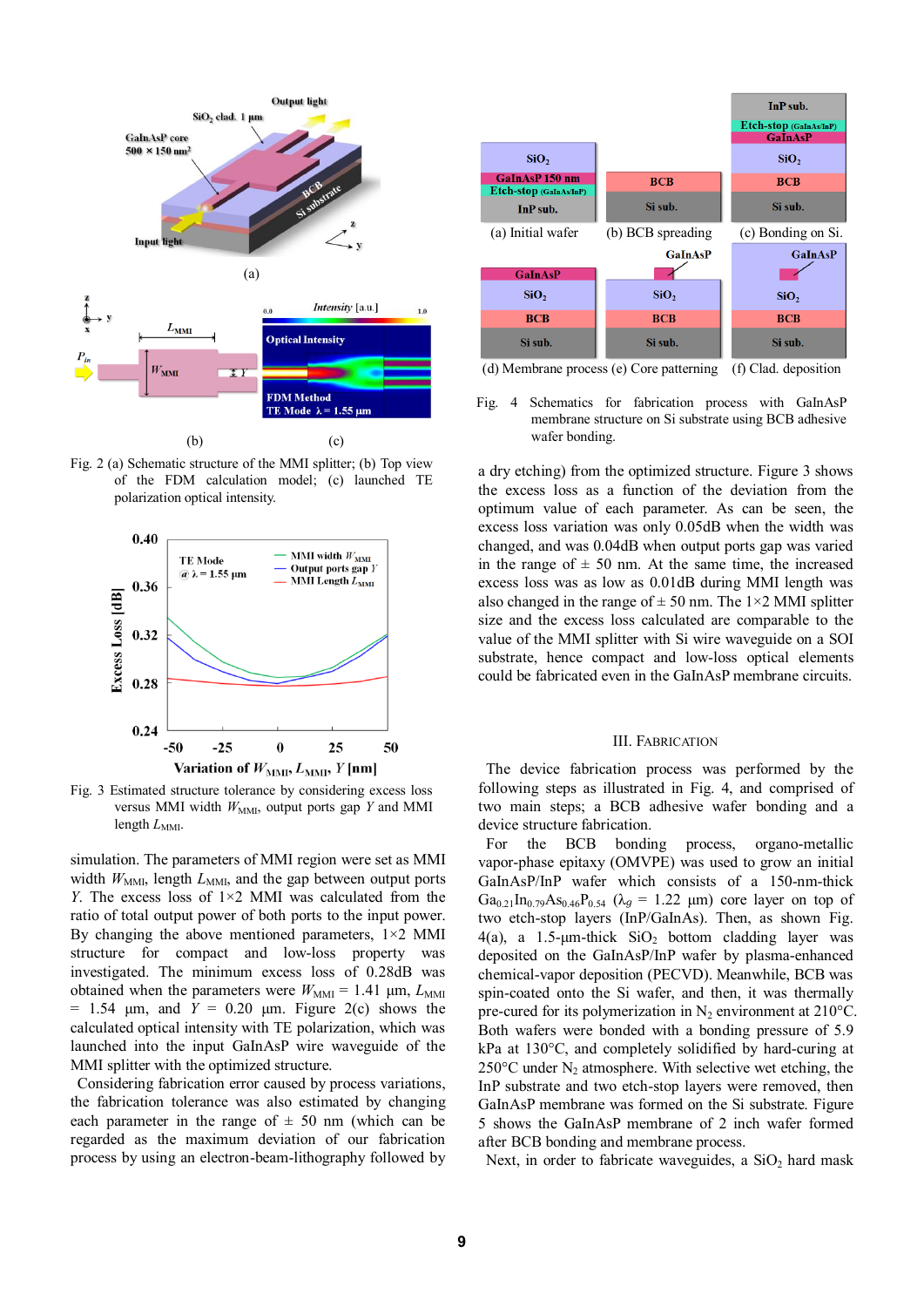

Fig. 5 Image of 2-inch GaInAsP membrane surface on a Si substrate after BCB adhesive wafer bonding and selective wet-etching of the InP substrate and etch-stop layers.



Fig. 6 SEM image of the MMI splitter (a) input waveguide on cross-sectional; (b) the MMI region and (c) enlarged micrograph on top view.

was deposited by PECVD and electron beam resist  $(ZEP520A/ZEP-C<sub>60</sub>$  double layer) was spun onto the GaInAsP membrane on the Si substrate. After forming the mask pattern using electron beam lithography, the  $SiO<sub>2</sub>$ mask was transferred by reactive-ion etching (RIE) using  $CF<sub>4</sub>$  gas. And then, the GaInAsP core layer was etched by inductively-coupled plasma RIE (ICP-RIE) using a mixture of  $CH<sub>4</sub>$  and  $H<sub>2</sub>$  gas. After each etchig process, the surface was cleaned by  $O_2$  plasma ashing, and  $SiO_2$  mask was removed with BHF solution. Finally, to obtain the complete device structure, a  $1.5$ - $\mu$ m-thick SiO<sub>2</sub> upper cladding was deposited by PECVD. Figure 6 represents the scanning electron microscope (SEM) images of  $1\times2$  MMI splitter fabricated; (a) side view of input portand (b) and (c) top view of device body. The width  $W_{\text{MMI}}$ , length  $L_{\text{MMI}}$  and the gap of output ports *Y* of the fabricated MMI were 1.46 μm, 1.51  $\mu$ m, and = 0.23  $\mu$ m, respectively. The width and the thickness of the input and output ports were 0.49 and 0.15 μm, respectively.

#### IV. MEASUREMENTS

The measurement of fabricated MMI splitter was carried



Fig. 7 Near field pattern of MMI splitter at wavelength 1.55 μm.



Fig. 8 Transmission of MMI splitter on Si substrate; (a) output port 1 and (b) output port 2.

out in the way that the input and outputs light beams on cleaved facets were coupled to each of the waveguide using spherical-lensed single mode fibers (mode field diameter of  $\sim$ 1.0  $\mu$ m). Transmission measurement was performed with a wavelength tunable laser. The light transmitted through the device was coupled to the other spherical-lensed single mode fiber and projected on an optical power detector. A polarization controller was used to maintain the transverse electric (TE) incident polarization of the input light from the light source.

Figure 7 indicates the near field pattern on cross-sectional view of upper port and lower port at 1.55 μm wavelength.

Figures 8 shows the transmission of the output port 1 and port 2 of the MMI splitter. The wavelength of input light was swept and the average excess loss was obtained to be 3dB in the range of 1548-1552 nm. The average imbalance, which definded as the power ratio of the output ports was 0.5dB in the spectral range of 1548-1552 nm. The deviation of the excess loss value from the theoretical calculation is considered to be due to the displacement of the device sizes, and imperpect symmetric structure fabricated.

## V. CONCLUSION

In conclusion, we designed and fabricated an ultra-compact and low-loss  $1\times2$  MMI splitter with SiO<sub>2</sub> buried GaInAsP wire structure on a Si substrate by BCB